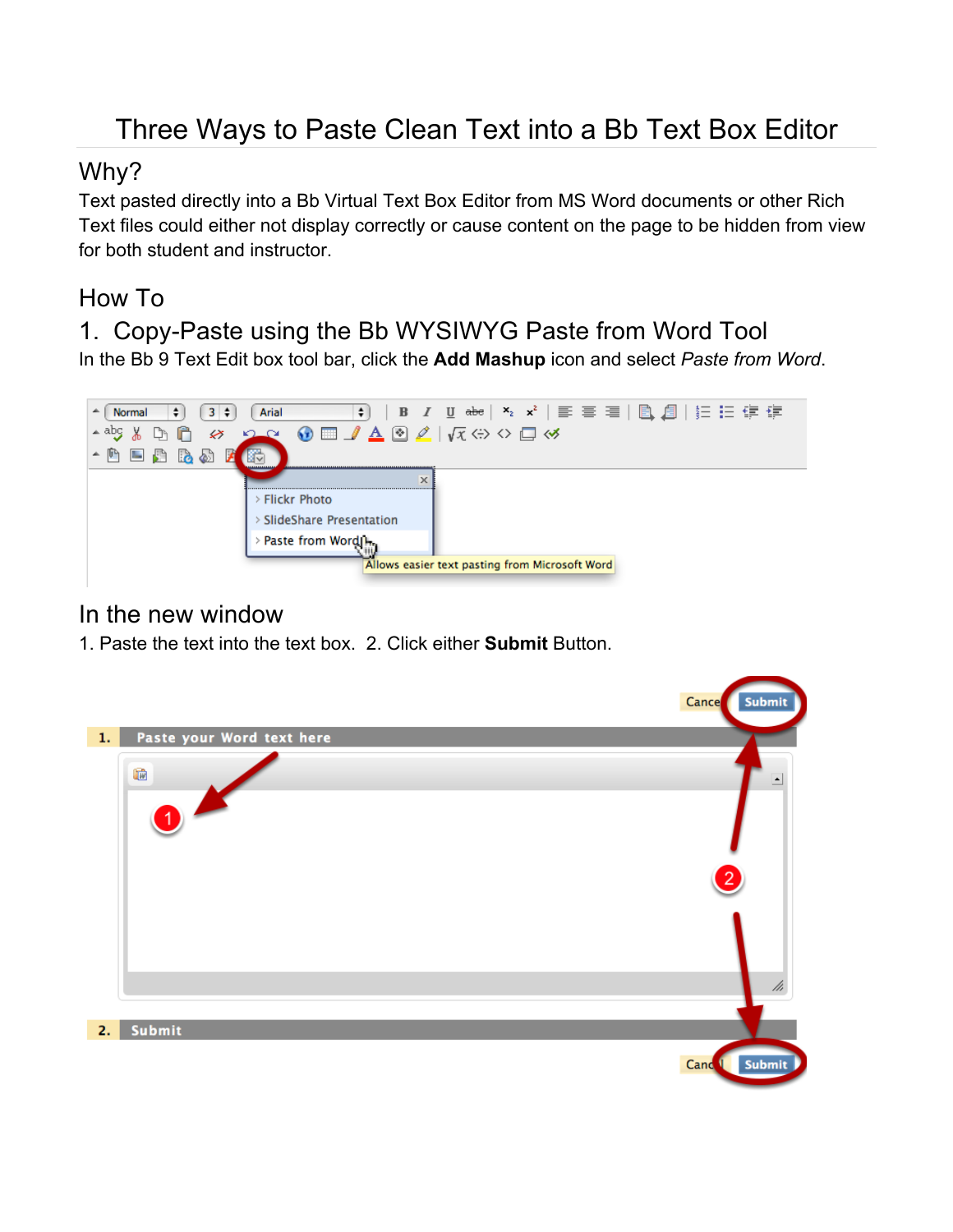## Some text may be indented or may appear below the bottom of the text box editor.

This sample indented the first line by 2 spaces. Other samples have indented all paragraphs and added empty lines above the first line of text.



To change that, place your cursor in front of the first word and use the Delete key as needed

If other paragraphs are affected, use the Delete and Return keys as needed to format the text layout.



Click the Bb **Submit** button at the top or bottom of the page.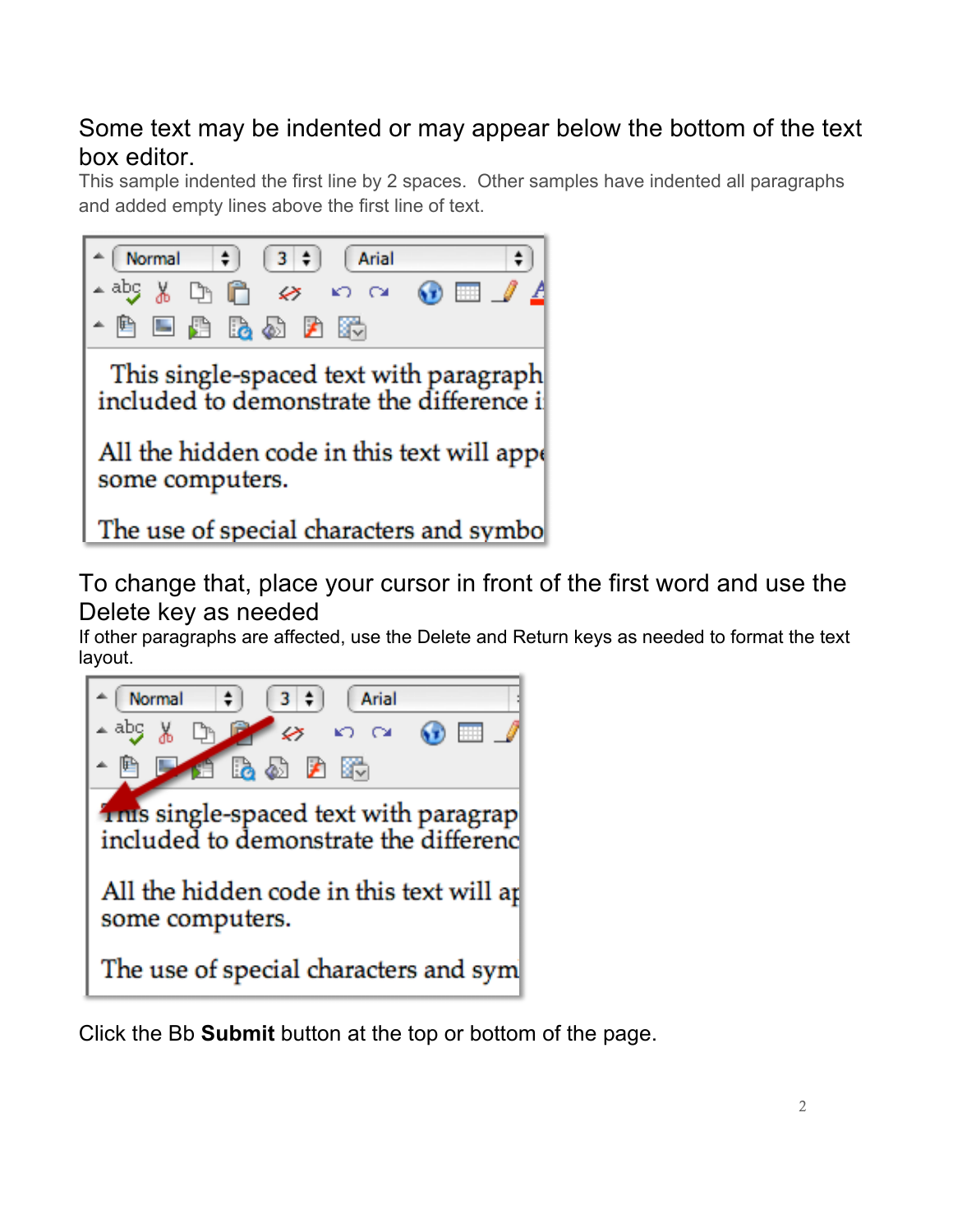## 2. Copy-Paste-Copy-Paste with a Plain Text Editor

- Select the text in your Word document and copy it.
- Paste the text into a plain text document Windows *Notepad* or

Mac *TextEdit* formatted as plain text, or an application like Text Wrangler from BareBones.com (free).

The plain text file can be saved with the file extension *.txt*, if desired, but it is not necessary.

• Select the text again in your plain text document, copy it, and paste it into your Bb Text Box Editor.

### Mac TextEdit Format > Make Plain Text

. . . . . . . . . . . . . . . . . . .

In Mac TextEdit, select the text and use the Format menu to Make Plain Text.

| Edit                 | <b>Format</b>                                                                            | Window                 | Help       |                                                                                                                                                |    |       |  |  |  |
|----------------------|------------------------------------------------------------------------------------------|------------------------|------------|------------------------------------------------------------------------------------------------------------------------------------------------|----|-------|--|--|--|
|                      | Font                                                                                     |                        |            |                                                                                                                                                |    |       |  |  |  |
|                      | <b>Text</b>                                                                              |                        |            | tled                                                                                                                                           |    |       |  |  |  |
| Style                |                                                                                          | <b>Make Plain Text</b> | <b>介出T</b> | Lists<br>q                                                                                                                                     |    |       |  |  |  |
| $\overline{0}$<br>on | <b>Prevent Editing</b><br><b>介出W</b><br>Wrap to Page<br><b>Allow Hyphenation</b><br>List |                        |            | $6 \overline{6}$<br>oft® Word. "It's possible, you can<br>only for me. If so - it's sure going<br>©TIME magazine, January 13,<br>s everywhere. |    |       |  |  |  |
|                      |                                                                                          |                        |            |                                                                                                                                                | эm | Table |  |  |  |
|                      |                                                                                          |                        |            |                                                                                                                                                | h  |       |  |  |  |
|                      |                                                                                          |                        |            |                                                                                                                                                |    |       |  |  |  |

Either method should clean the text formatting code, such as font size, style, etc.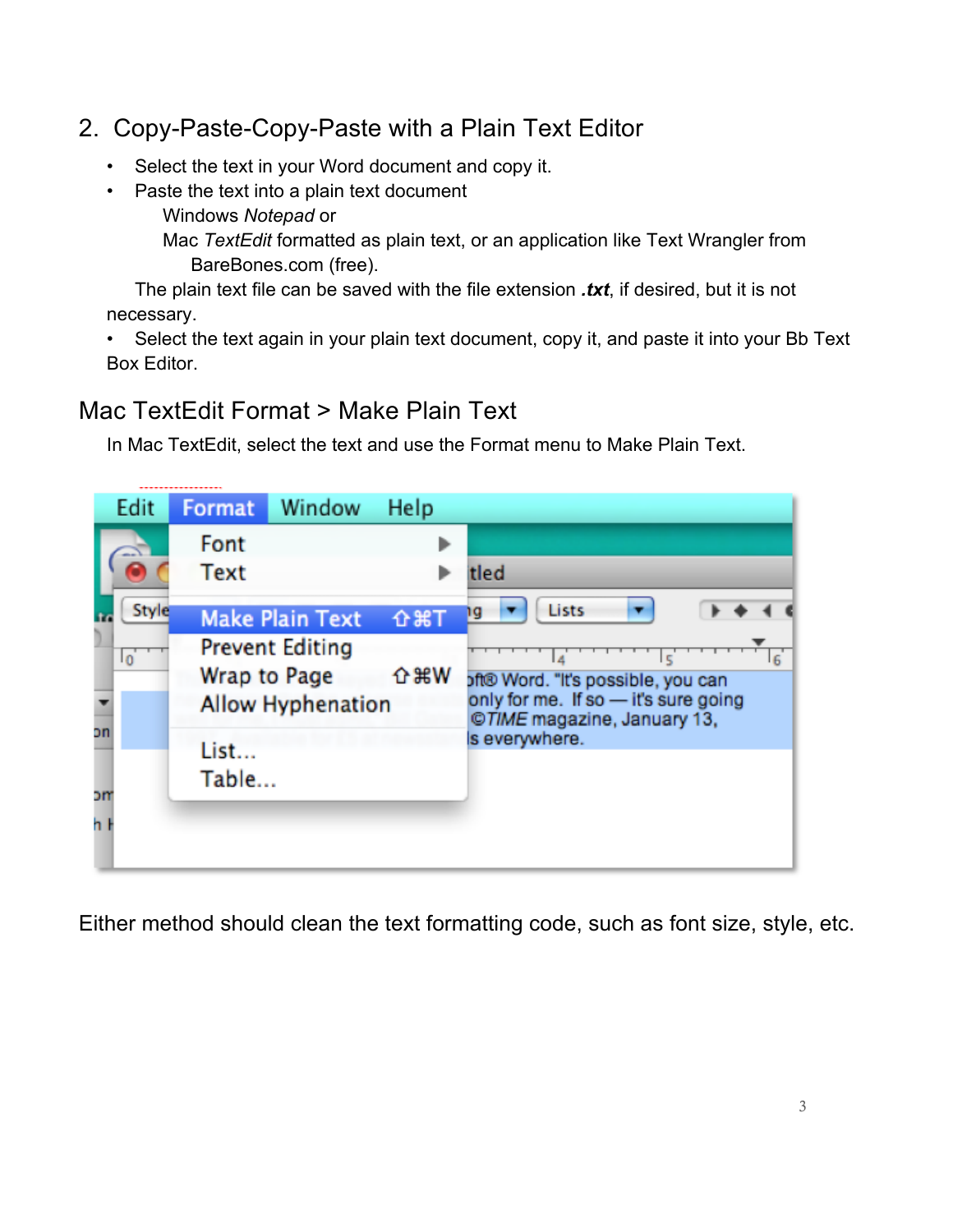After You *Copy-Paste-Copy-Paste* or Use the *Paste from Word* Tool



With either method, you may still have some special character or other code hidden in the text that may cause display issues in the text box.

If you know some HTML, you can use the *Toggle HTML Source Mode* tool to fix special character or other issues using HTML code.

See: http://www.yourhtmlsource.com/text/specialcharacters.html The website has lists of special character HTML codes.

3. Enter the content directly into the Text Editor using the Keyboard



Begin entering text. Remove the extra space at the beginning by using the Delete key.

This will avoid the introduction of hidden HTML code from the text of a word-processing document pasted into the Bb Virtual Text Box Editor.

Interestingly, the text box seems to add an extra space or two at the beginning of the first line. Use the Delete key to remove those spaces.

#### What Might Happen if I Don't Use One of These Methods?

Minimally, your text will not display correctly.

Major issues could include, but are not limited to, Bb hiding content on the page so students or the instructor do not see it in some browsers on some computers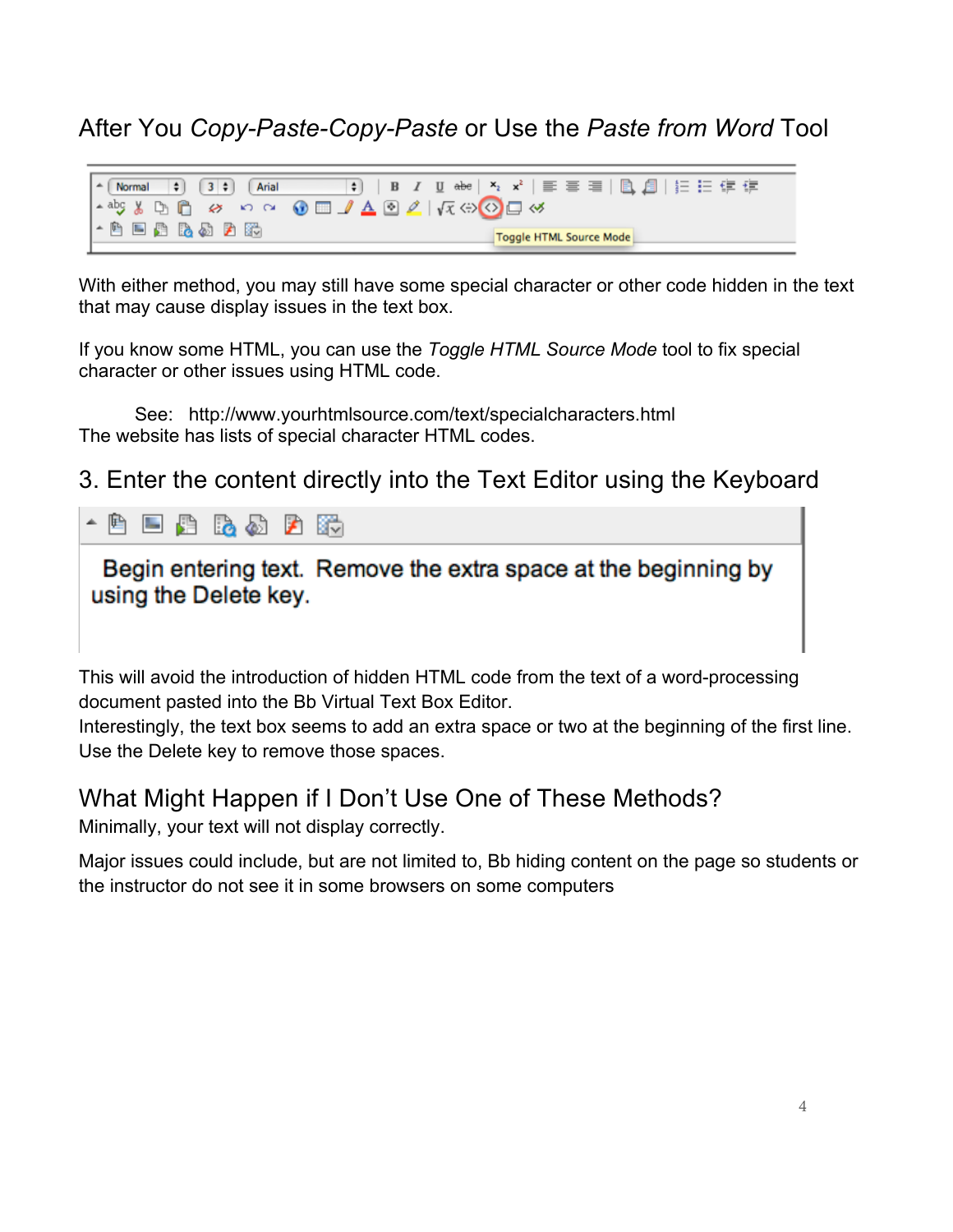## Example in MS Word

MS Word text displaying paragraph marks, formatted as single-spaced.

This single-spaced text with paragraph returns at the end of each line was copied from-MS Word and pasted into a Bb Text Box Editor. Paragraph marks are included to demonstrate the difference in HTML on Bb. All the hidden code in this text will appear in the Text Box Editor HTML mode. That code may cause other items on the page to be hidden in some browsers on some computers.

The use of special characters and symbols may cause issues, T

## The Text in Bb Text Box Editor

HTML code places a double-space at the end of a paragraph although the original was singlespaced This is normal HTML display for paragraphs.



This single-spaced text with paragraph returns at the end of each line was copied from MS Word and pasted into a Bb Text Box Editor. Paragraph marks are included to demonstrate the difference in HTML on Bb.

All the hidden code in this text will appear in the Text Box Editor HTML mode. That code may cause other items on the page to be hidden in some browsers on some computers.

The use of special characters and symbols may cause issues,